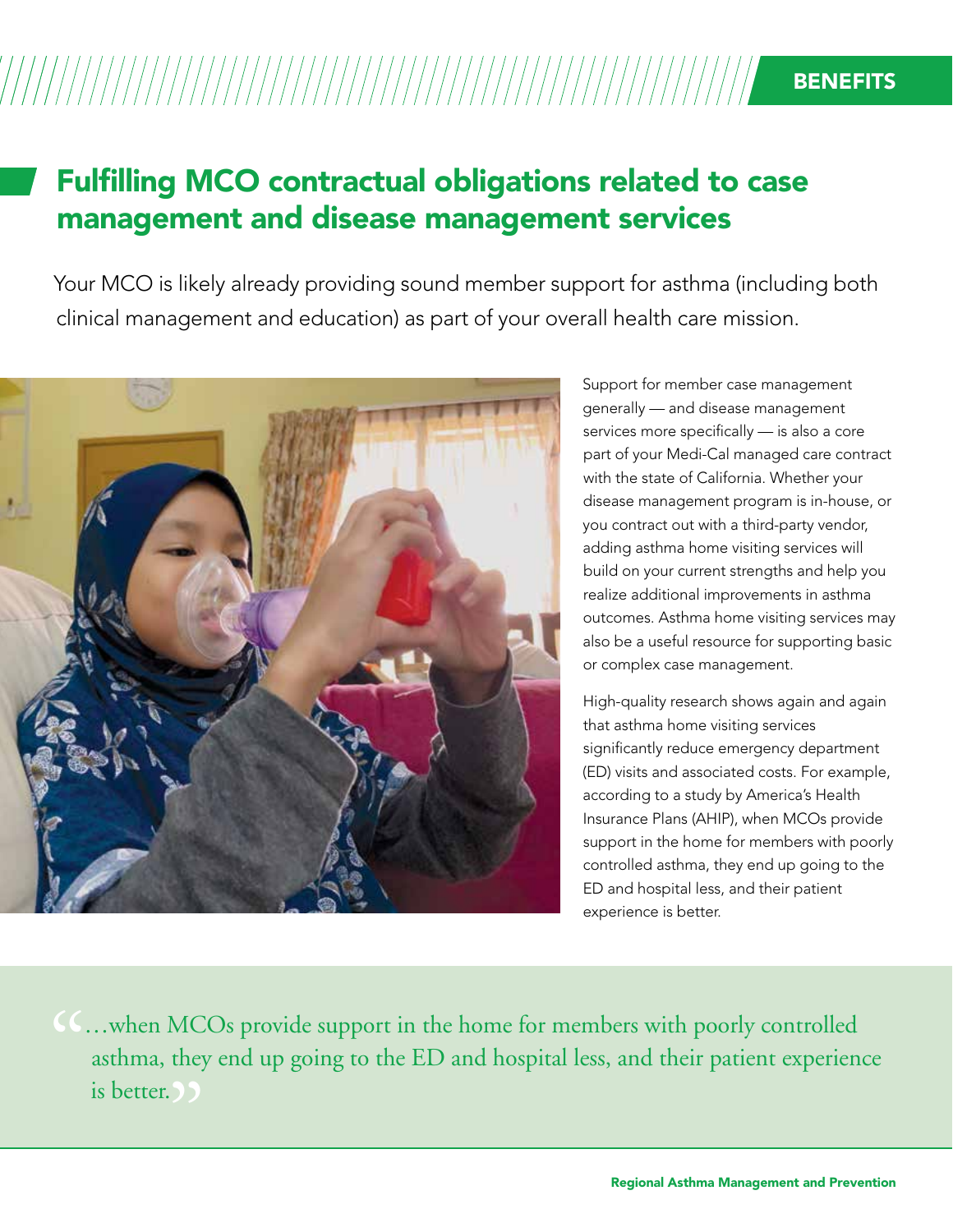# Quality improvement initiatives

As a managed care leader, you're involved in strengthening the quality of the care your organization delivers, whether it's changing the type of care delivered or delivering care in a more efficient manner. Given their proven record of success, asthma home visiting services can be an important tool to add to your quality improvement "toolbox."

#### HEDIS Measures

The Healthcare Effectiveness Data and Information Set (HEDIS) is one of the health care sector's most common performance improvement resources. There are two HEDIS measures for asthma:

- 1. Medication Management for People with Asthma (MMA), which assesses the degree to which members with asthma stay on their medication during a treatment period, and
- 2. Asthma Medication Ratio (AMR), which assesses whether members are receiving the right ratio of controller medications to total asthma medications.

In California, the AMR is gaining institutional traction; recently the Department of Health Care Services updated its External Accountability Set to replace the MMA with the AMR, which is a better predictor of future asthma exacerbations.

If your asthma HEDIS measures are below Minimum Performance Levels, or you're simply interested in making a solid score even higher, asthma home visiting services can help you get there. During asthma home visits, home visitors can reinforce key educational messages provided during the clinic visit. These include messages about the importance of following prescribed medication regimens. Additionally, home visitors often excel at identifying barriers to medication compliance and helping the families overcome those barriers. These services can improve the HEDIS outcomes.

### Member Satisfaction and the Consumer Assessment of Healthcare Providers and Systems Program (CAHPS)

Launched over twenty years ago, CAHPS serves as a national standard for measuring consumers' health plan experiences. CAHPS can provide valuable information for consumers, as a tool to navigate the health insurance landscape, and to managed care organizations interested in assessing their own performance.

Effectively implemented, members receiving asthma home visiting services often report high levels of satisfaction with the quality of care received.

For example, L.A. Care's Disease Management program offers its members asthma home visits through QueensCare Healthcare Centers. One five-year old member with asthma made tremendous progress after completing the home visiting program. At the time of the referral, his mother reported that he was newly diagnosed with asthma and had been to the emergency department

#### i CAHPS survey sample question

25. In the last 6 months, how often did customer service at your child's health plan give you the information or help you needed?

- 1 Never 2 Sometimes 3 Usually
- 4 Always